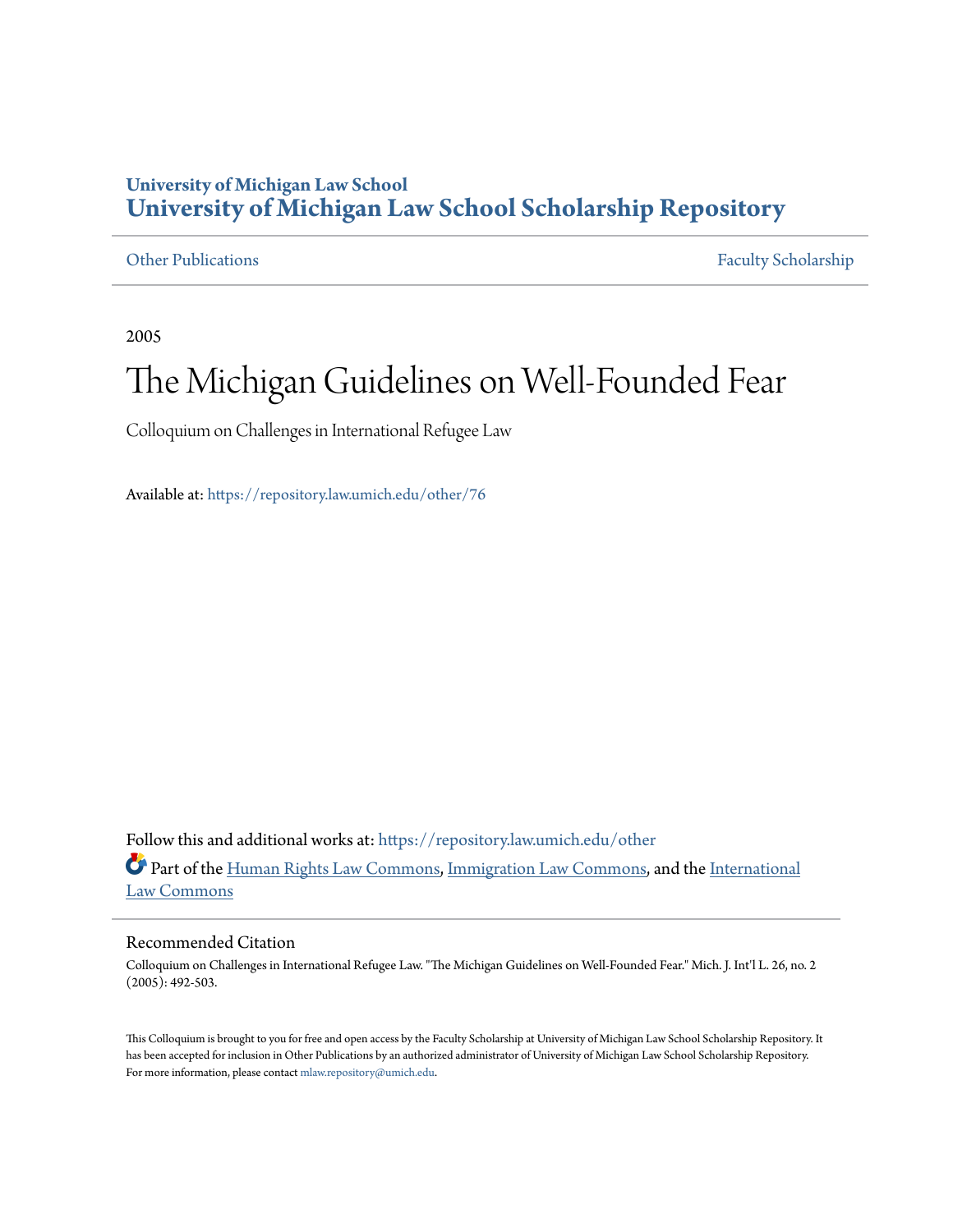# THIRD COLLOQUIUM ON CHALLENGES IN· INTERNATIONAL REFUGEE LAW

CONVENED BY

THE PROGRAM IN REFUGEE AND ASYLUM LAW UNIVERSITY OF MICHIGAN LAW SCHOOL MARCH 26-28, 2004

# TROISIEME COLLOQUE SUR LES DEFIS EN DROIT INTERNATIONAL DES RÉFUGIÉS

CONVOQUE PAR

LE PROGRAMME EN DROIT D'ASILE ET DES RÉFUGIÉS ECOLE DE DROIT DE L'UNIVERSITÉ DE MICHIGAN 26-28 MARS 2004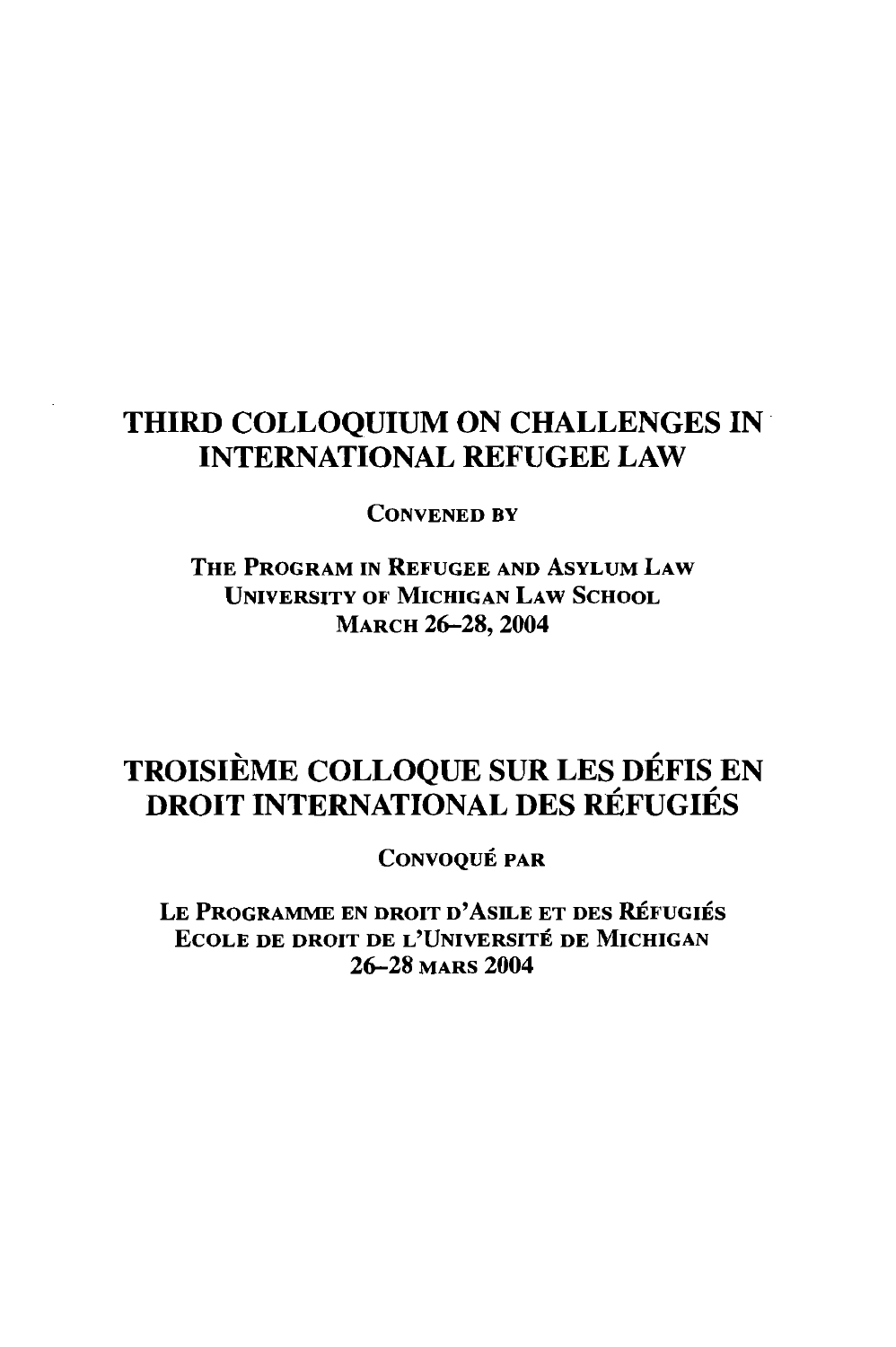# **LES RECOMMANDATIONS DE MICHIGAN SUR LA CRAINTE AVEC RAISON**

ADOPTÉES LE 28 MARS 2004

Une personne est un réfugié, au sens de la Convention, seulement s'il ou elle peut être considérée comme "craignant avec raison" d'être persécutée. Alors qu'il est généralement admis que l'exigence de "craignant avec raison" limite le statut de refugie aux personnes qui encourent un risque réel et futur d'être persécutées ("l'élément objectif"), l' ambiguite linguistique a donne lieu a une divergence de vues sur la question de savoir si le test s'accompagne aussi d'une évaluation de l'etat d'esprit de la personne demandant la reconnaissance du statut de réfugié ("l'élément subjectif").

La vue selon laquelle l'évaluation de la crainte avec raison inclut une considération de l'état d'esprit de la personne demandant la reconnaissance du statut de réfugié est généralement appliquée selon l'une des trois manières suivantes. L'approche prédominante définit l'expression de "crainte," dans le sens d'inquiétude, comme l'un des deux éléments essentiels du test de crainte avec raison. Il en résulte que le statut de réfugié peut être refusé aux demandeurs en risque qui n'ont pas de crainte subjective ou dont la crainte subjective n'est pas reconnue comme telle par le decideur. Une seconde vue ne traite pas l' existence de crainte subjective comme un élément essentiel, mais la considère plutôt comme un facteur susceptible de renverser l' insuffisance de preuve de risque réel. Selon cette formulation, les personnes qui sont plus timides ou expressives, ou qui sont simplement capables d'articuler leurs inquiétudes de manière reconnaissable par le décideur, sont relativement avantagées par rapport à d'autres qui encourent le même niveau de risque réel, mais sont plus courageuses, plus réservées, ou dont les expressions de crainte ne sont pas reconnues comme telles. Une troisieme interprétation de l'élément subjectif ne conditionne pas le statut de réfugié à la preuve d'inquiétude, pas plus qu'elle n'avantage les demandes où une telle inquiétude existe. L'exigence de prendre en considération la "crainte" est plutôt traitée comme une obligation générale de prêter attention, dans l'évaluation du statut de réfugié, aux circonstances particulières et aux vulnérabilités personnelles du demandeur.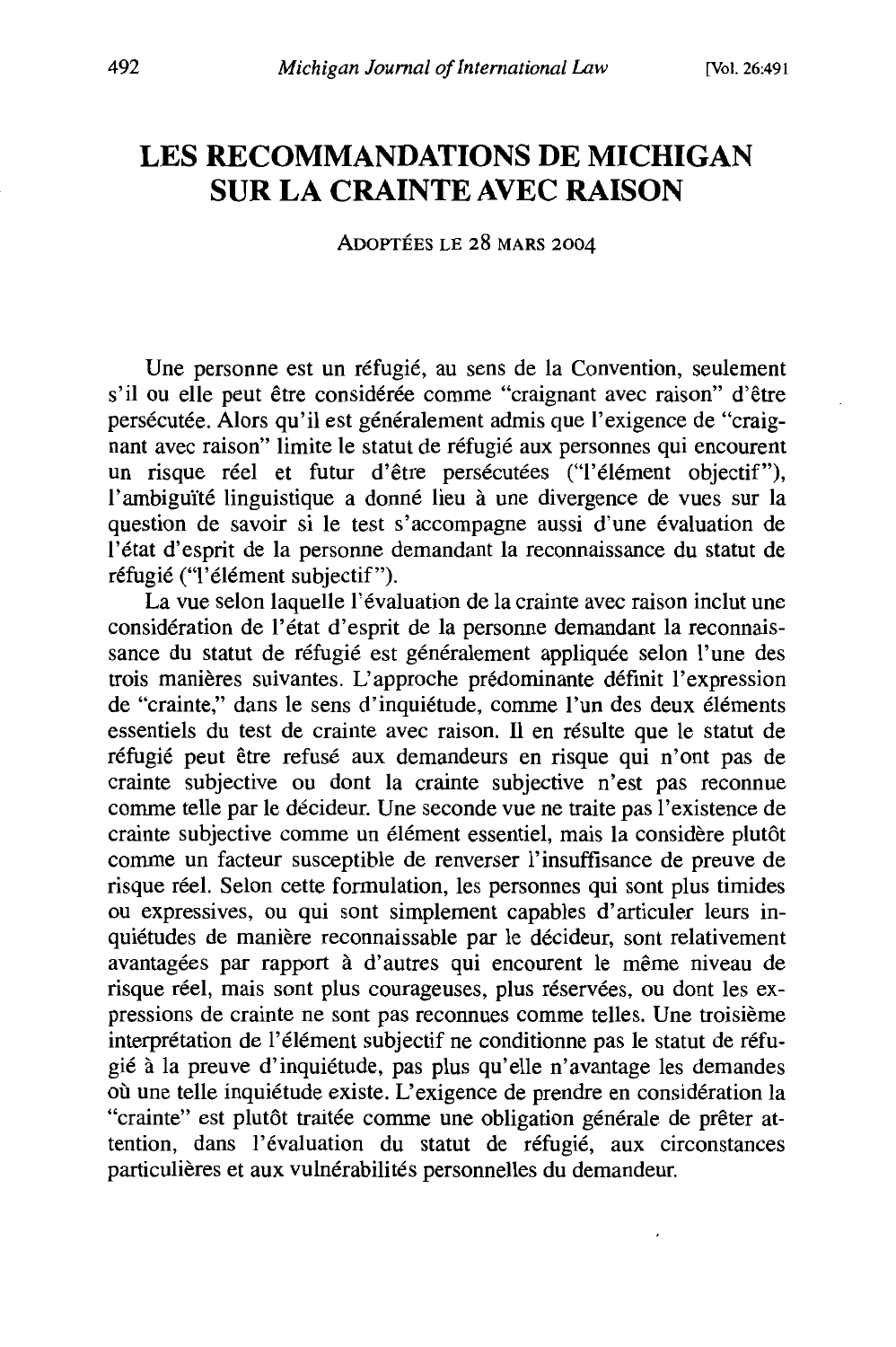# **THE MICHIGAN GUIDELINES ON WELL-FOUNDED FEAR**

#### ADOPTED ON MARCH 28, 2004

An individual qualifies as a Convention refugee only if he or she has a "well-founded fear" of being persecuted. While it is generally agreed that the "well-founded fear" requirement limits refugee status to persons who face an actual, forward-looking risk of being persecuted (the "objective element"), linguistic ambiguity has resulted in a divergence of views regarding whether the test also involves assessment of the state of mind of the person seeking recognition of refugee status (the "subjective element").

The view that the assessment of well-founded fear includes consideration of the state of mind of the person seeking recognition of refugee status is usually implemented in one of three ways. The predominant approach defines a showing of "fear" in the sense of trepidation as one of two essential elements of the well-founded fear test. In the result, refugee status may be denied to at-risk applicants who are not in fact subjectively fearful, or whose subjective fear is not identified as such by the decision-maker. A second view does not treat the existence of subjective fear as an essential element, but considers it instead to be a factor capable of overcoming an insufficiency of evidence of actual risk. Under this formulation, persons who are more timid or demonstrative, or who are simply able to articulate their trepidation in ways recognizable as such by the decision-maker, are advantaged relative to others who face the same level of actual risk, but who are more courageous, more reserved, or whose expressions of trepidation are not identified as such. A third understanding of a subjective element neither conditions refugee status on evidence of trepidation, nor advantages claims where such trepidation exists. The requirement to take account of "fear" is instead treated as a general duty to give attention to an applicant's specific circumstances and personal vulnerabilities in the assessment of refugee status.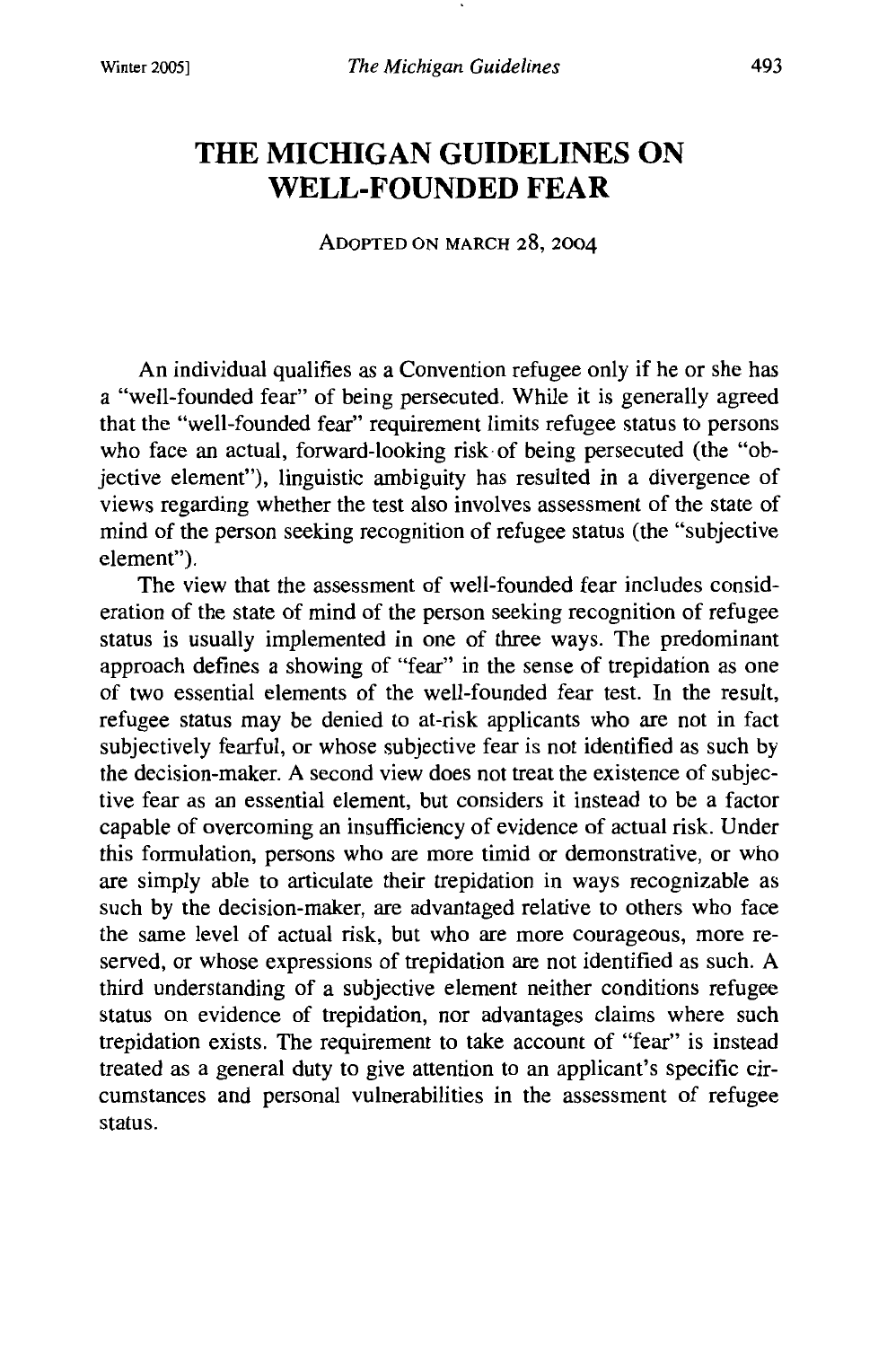Nous avons conduit une étude en collaboration et une réflexion soutenues sur Jes fondements jurisprudentiels et doctrinaux du standard de crainte avec raison, et avons conclu que continuer à distinguer les éléments "objectifs" et "subjectifs" du standard de crainte avec raison risque de déformer le processus de détermination du statut de réfugié. L'existence d'une crainte subjective, au sens d'inquiétude, ne devrait être ni une condition precedant la reconnaissance du statut de refugie, ni favoriser un demandeur qui encourt un risque insuffisamment bien etabli. Une approche qui, dans le but de prendre en considération les vulnérabilités et les circonstances d'un demandeur, reconnaît un élément subjectif, ne pose pas de risques de protection du genre de ceux associés avec la première interprétation d'un élément subjectif; ni ne soulève de préoccupations de partialité liées à la seconde approche. Se fonder sur un élément subjectif pour particulariser !'investigation de crainte fondee est, quoiqu'il en soit, superflus, et pourrait entraîner une dépréciation de la preuve de valeur dans l'évaluation du risque réel d'être persécuté.

Les présentes recommandations sont destinées à promouvoir une interpretation commune d'une approche unifiee de !'examen de la crainte avec raison et des aspects connexes de la definition de la Convention des réfugiés qui évite les risques de protection de plus en plus associés avec les affirmations d'un "élément subjectif," et assure à la fois qu'une considération adéquate est accordée à tous les risques particuliers qu'encourt un demandeur pour la reconnaissance du statut de refugie.

#### NE PEUT OU NE VEUT

- 1. L'état d'esprit d'un demandeur mérite d'être pris en considération pour determiner si il ou elle " ne peut ou, du fait de cette crainte, ne veut se reclamer" de la protection de son ou ses pays de citoyenneté ou, dans le cas d'une personne apatride, du pays OU des pays de residence habituelle. En particulier, selon la Convention, l'obligation de protection d'un Etat partie est engagée à travers l'expression, par ou au nom d'un demandeur, de l'impossibilité ou de l'absence de volonté de se réclamer de la protection du pays ou des pays appropriés.
- 2. L'expression requise d'impossibilité ou d'absence de volonté ne doit pas etre rendue dans une forme particuliere. En substance, le demandeur devrait seulement apporter une information ou formuler des demandes qui pourraient engager les obligations de l'Etat au sens de la Convention des réfugies.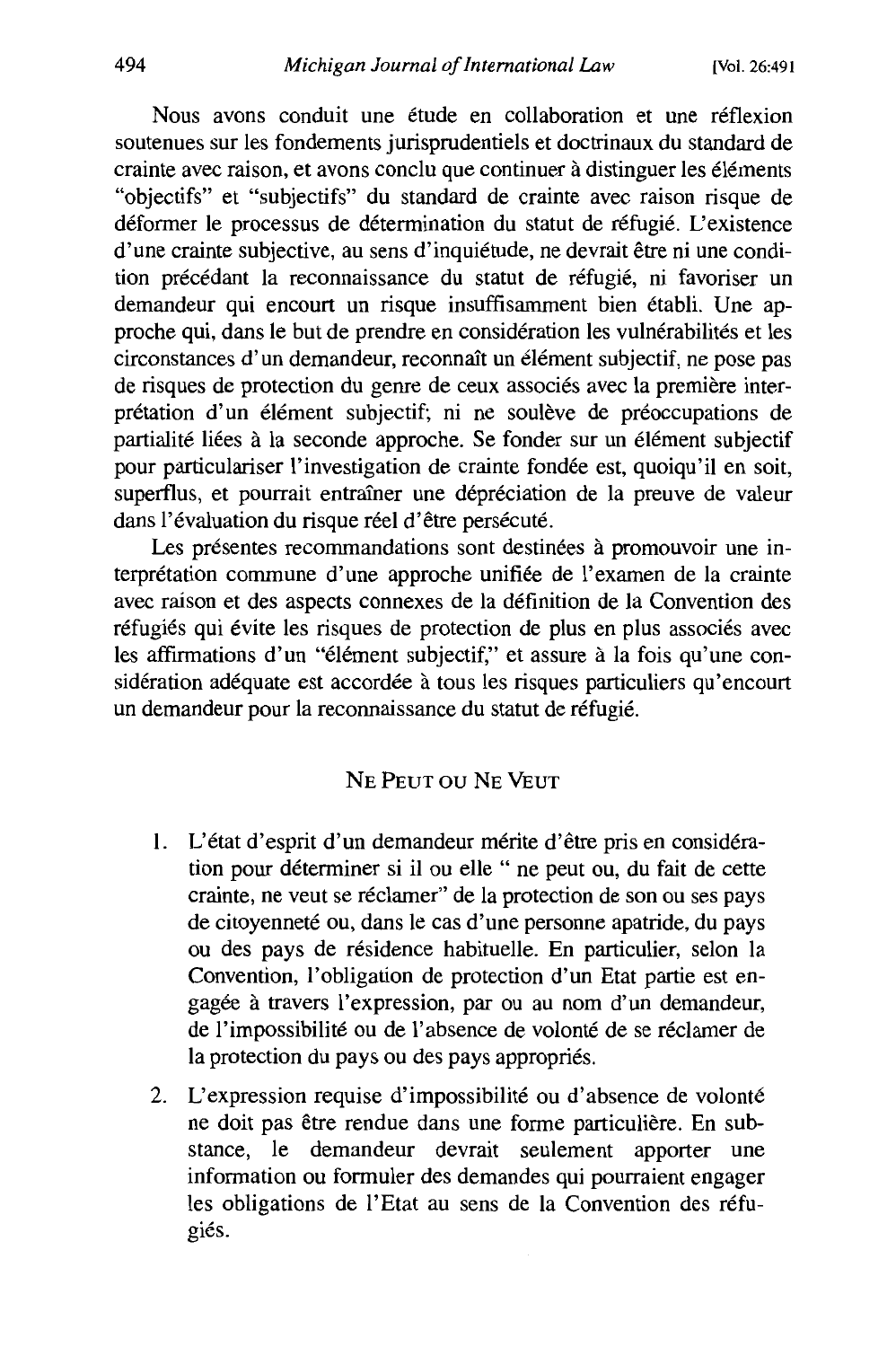We have engaged in sustained collaborative study and reflection on the doctrinal and jurisprudential foundations of the well-founded fear standard, and have concluded that continued reference to distinct "subjective" and "objective" elements of the well-founded fear standard risks distortion of the process of refugee status determination. The existence of subjective fearfulness in the sense of trepidation should neither be a condition precedent to recognition of refugee status, nor advantage an applicant who faces an otherwise insufficiently well-established risk. An approach which recognizes a subjective element in order to take account of an applicant's circumstances and vulnerabilities does not pose protection risks of the kind associated with the first understanding of a subjective element, nor raise the unfairness concerns of the second approach. Reliance on a subjective element to particularize the inquiry into well-founded fear is, however, unnecessary, and may result in the devaluation of evidence of real value to the assessment of actual risk of being persecuted.

These Guidelines are intended to promote a shared understanding of a unified approach to the well-founded fear inquiry and related aspects of the Convention refugee definition that both avoids the protection risks increasingly associated with assertions of a "subjective element," and ensures that due regard is accorded all particularized risks faced by an applicant for recognition of refugee status.

#### UNABLE OR UNWILLING

- 1. An applicant's state of mind is relevant to determining whether he or she "is unable or, owing to such fear, is unwilling to avail himself [or herself]" of the protection of his or her country or countries of citizenship or, in the case of a stateless person, country or countries of former habitual residence. Specifically, a state party's duty of protection under the Convention is engaged through an expression by or on behalf of an applicant of inability or unwillingness to avail himself or herself of the protection of the relevant country or countries.
- · 2. The required assertion of inability or unwillingness need not be made in any particular form. In substance, the applicant need only provide information or make claims which *may* engage the Refugee Convention obligations of the state.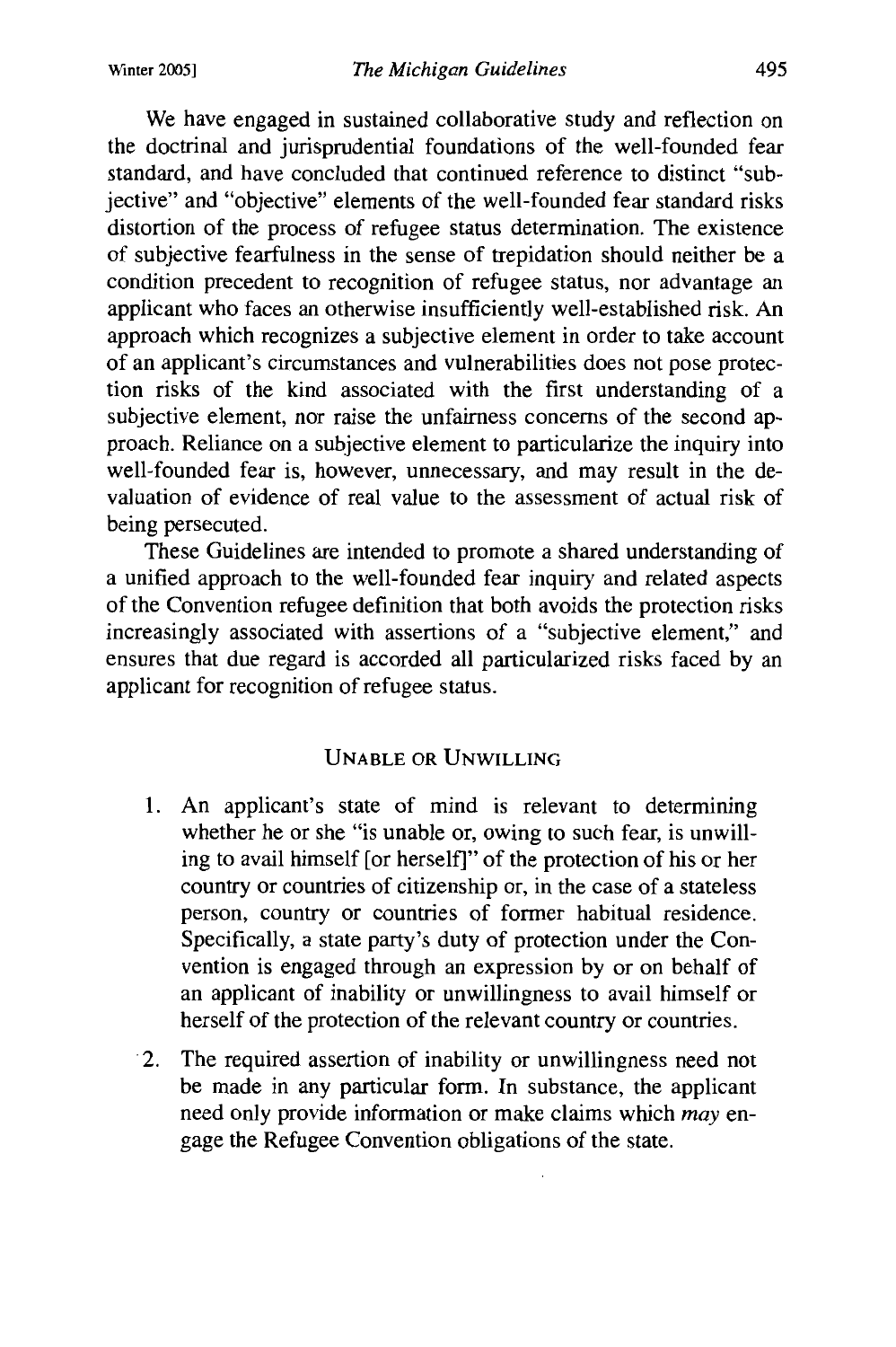### CRAINTE AVEC RAISON

- 3. Contrairement à la question de savoir si un demandeur ne peut ou ne veut se reclamer de la protection du pays d'origine, l'évaluation de la crainte avec raison n'inclut pas une évaluation de l'état d'esprit du demandeur.
- 4. Qui plus est, la protection de la Convention des réfugiés n'est pas fondée sur l'existence d'une "crainte" au sens d'inquiétude. Elle exige plutot la demonstration de "crainte" entendue comme une attente future de risque. Une fois que la crainte ainsi concue est exprimée par l'acte de réclamer protection, il revient à l'Etat partie, évaluant le statut de réfugié, de déterminer si cette attente cadre avec les circonstances réelles de la cause. Si tel est le cas, on devrait alors en conclure que le demandeur craint avec raison d'être persécuté.
- 5. Une interpretation de "crainte" comme une attente future de risque est completement justifiee par l'un des simples sens du texte anglais, et se trouve confirmee par les interpretations dominantes du texte de langue française ("craignant avec raison"), faisant également foi, et lesquelles n'incluent pas une inquiétude subjective. Cette construction évite les nombreux risques pratiques inhérent au fait de tenter d'évaluer objectivement les sentiments et émotions du demandeur. Qui plus est, elle est en harmonie avec la structure interne de la Convention, par exemple avec le principe selon lequel le statut de refugie cesse quand le risque réel d'être persécuté vient à prendre fin, et non sur la base de l'absence d'inquiétude (Art. 1 (C) 5-6), et avec le fait que l'obligation centrale de non-refoulement s'applique là  $\overrightarrow{ou}$  il y a un vrai risque d'être persécuté, sans prendre en consideration si le refugie s'inquiete d'un tel risque (Art.33). Plus généralement, le contexte des droits de la personne de la Convention exige que protection soit egalement accordée à tous sur la base de preuve d'une forme de risque réelle et pertinente.
- 6. La determination portant sur le fait de savoir si la "crainte" du demandeur-dans le sens d'attente future de risque-est ou n' est pas "avec raison" est ainsi, par nature, une question purement de preuve. Elle exige que l'Etat partie évaluant le statut de refugie determine si le demandeur court un risque important d'être persécuté. Bien que la seule chance ou la possibilité lointaine d'être persécuté ne suffisent pas à établir une crainte avec raison, le demandeur n'a pas besoin de montrer qu'il existe une réelle probabilité qu'il ou elle sera persécuté.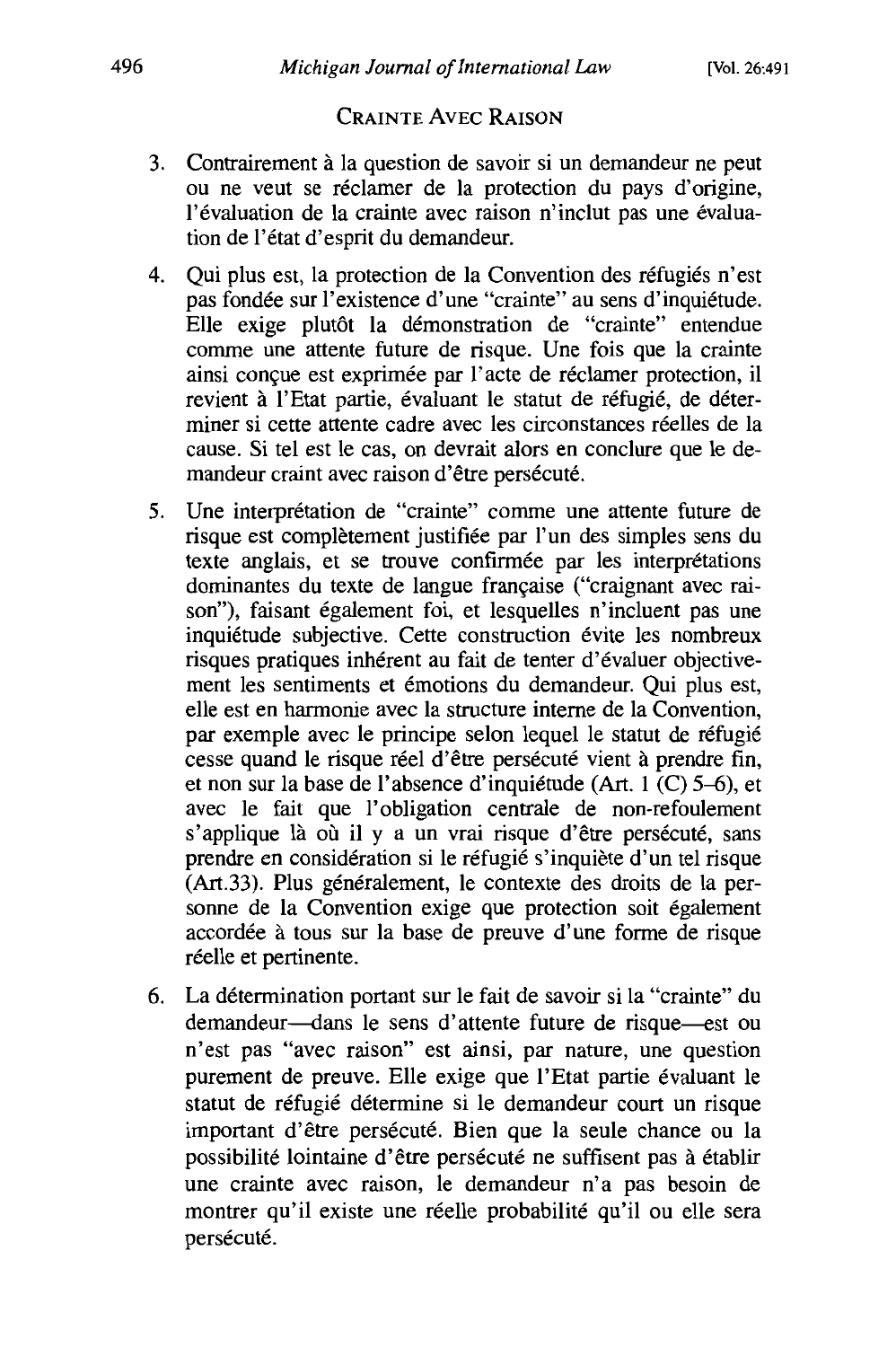#### WELL-FOUNDED FEAR

- 3. In contrast to the question of whether an applicant is unable or unwilling to avail himself or herself of the country of origin's protection, the assessment of well-founded fear does not comprise any evaluation of an applicant's state of mind.
- 4. Most critically, the protection of the Refugee Convention is not predicated on the existence of "fear" in the sense of trepidation. It requires instead the demonstration of "fear" understood as a forward-looking expectation of risk. Once fear so conceived is voiced by the act of seeking protection, it falls to the state party assessing refugee status to determine whether that expectation is borne out by the actual circumstances of the case. If it is, then the applicant's fear (that is, his or her expectation) of being persecuted should be adjudged well-founded.
- 5. An understanding of "fear" as forward-looking expectation of risk is fully justified by one of the plain meanings of the English text, and is confinned by dominant interpretations of the equally authoritative French language text *("craignant avec raison"),* which do not canvass subjective trepidation. This construction avoids the enormous practical risks inherent in attempting objectively to assess the feelings and emotions of an applicant. It is moreover consistent with the internal structure of the Convention, for example with the principle that refugee status ceases when the actual risk of being persecuted comes to an end, though not on the basis of an absence of trepidation (Art. l(C)5-6), and with the fact that the core duty of *nonrefoulement* applies where there is a genuine risk of being persecuted, with no account taken of whether a refugee stands in trepidation of that risk (Art. 33). More generally, the human rights context of the Convention requires that protection be equally open to all on the basis of evidence of an actual and relevant form of risk.
- 6. The determination of whether an applicant's "fear"-in the sense of forward-looking expectation of risk-is, or is not, "well-founded" is thus purely evidentiary in nature. It requires the state party assessing refugee status to determine whether there is a significant risk that the applicant may be persecuted. While the mere chance or remote possibility of being persecuted is insufficient to establish a well-founded fear, the applicant need not show that there is a clear probability that he or she will be persecuted.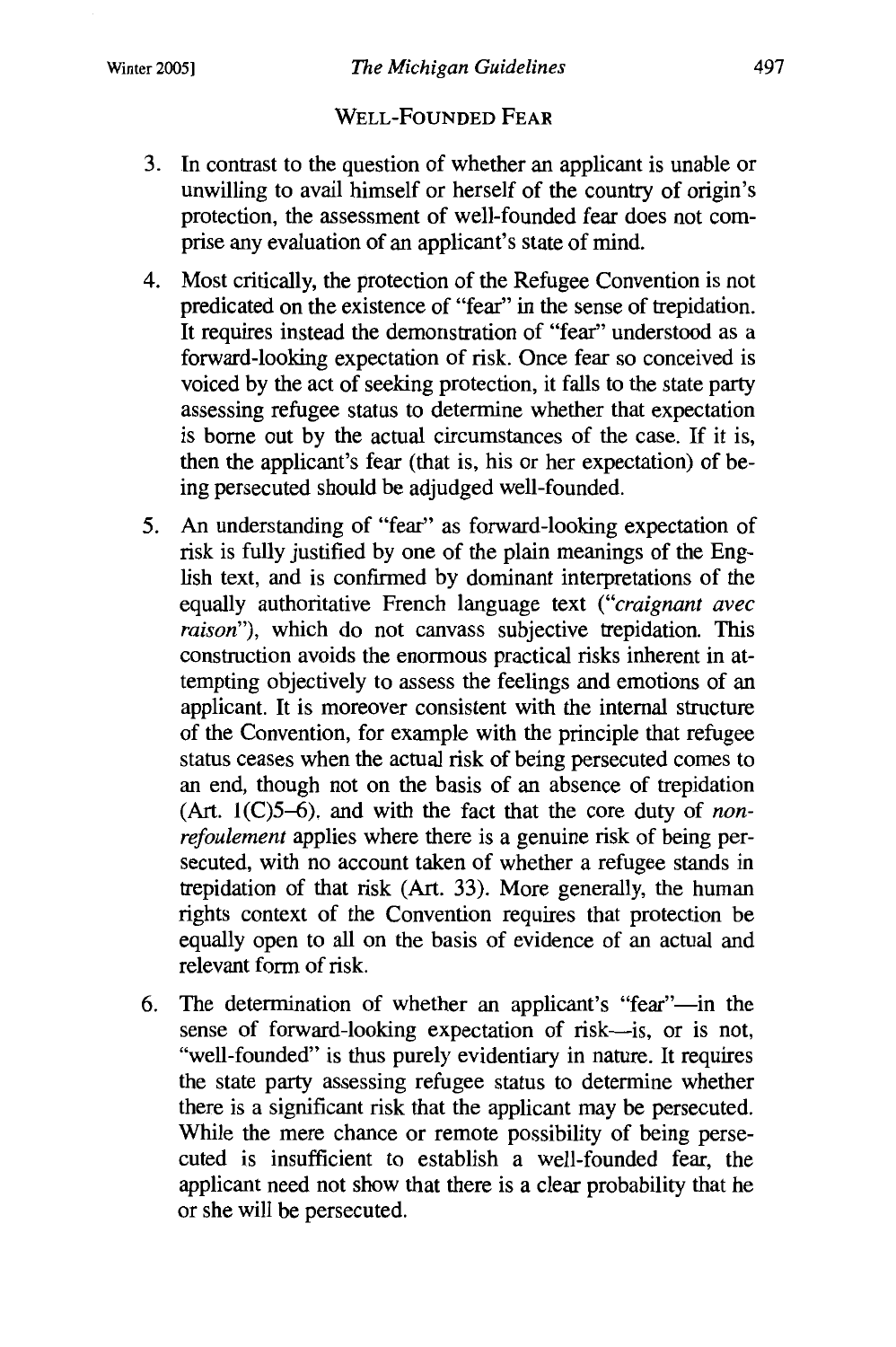#### ETABLIR LA CRAINTE AVEC RAISON

- 7. Pour determiner si un demandeur court un risque important d'être persécuté, toute preuve matérielle, quelle qu'en soit la source, mérite d'être considérée avec soin, et en tenant compte du contexte. Une attention égale devrait être accordée à toutes formes de preuve materielle, une decision sur la valeur relative à assigner à différentes formes de preuve étant prise sur la base de la veracite relative et de la force de conviction de la preuve apportée.
- 8. Une preuve particuliere au demandeur, y compris la preuve de persécutions personnelles et pertinentes passées, est directement utile pour la determination de la crainte avec raison, mais ne constitue pas une condition prerequise. Tout demandeur qui, avant le départ de son pays d'origine, ne fut ni sujet de persécutions ni directement menacé de persécutions, peut établir, par toute autre preuve, une crainte avec raison d'être persécuté dans un avenir prévisible.
- 9. L'évaluation de crainte avec raison peut largement, ou même principalement, se faire sur la base du témoignage crédible du demandeur. Bien que la declaration du demandeur ne soit pas nécessairement la meilleure preuve de risque futur, elle peut bien constituer, selon les circonstances de la cause, la meilleure preuve de risque.
- 10. A la lumiere de l'obligation commune de recherche des faits, un demandeur devrait faire de son mieux pour apporter a l'Etat partie évaluant le statut de réfugié tout élément corroborant son témoignage. Cependant, là où un tel élément ne peut être raisonnablement obtenu, le seul témoignage crédible et irréfuté du demandeur suffit à établir une crainte avec raison d'être persécuté.
- 11. Le témoignage du demandeur ne peut être considéré non credible que sur la base d'une preoccupation specifique et convaincante portant sur sa véracité à propos d'un point important et substantiellement pertinent.
- 12. Même si l'on vient à découvrir que la déclaration du demandeur n' est pas credible, dans son ensemble ou en partie, le décideur doit néanmoins évaluer le risque réel encouru par le demandeur sur la base d'autres preuves materielles. En particulier, l'existence d'une crainte avec raison peut être fondée sur la preuve que le demandeur est un membre d'un groupe de personnes courant un risque important d'être persécutées, tel qu'en témoignent les données crédibles sur le pays ou les déclarations credibles d' autres personnes.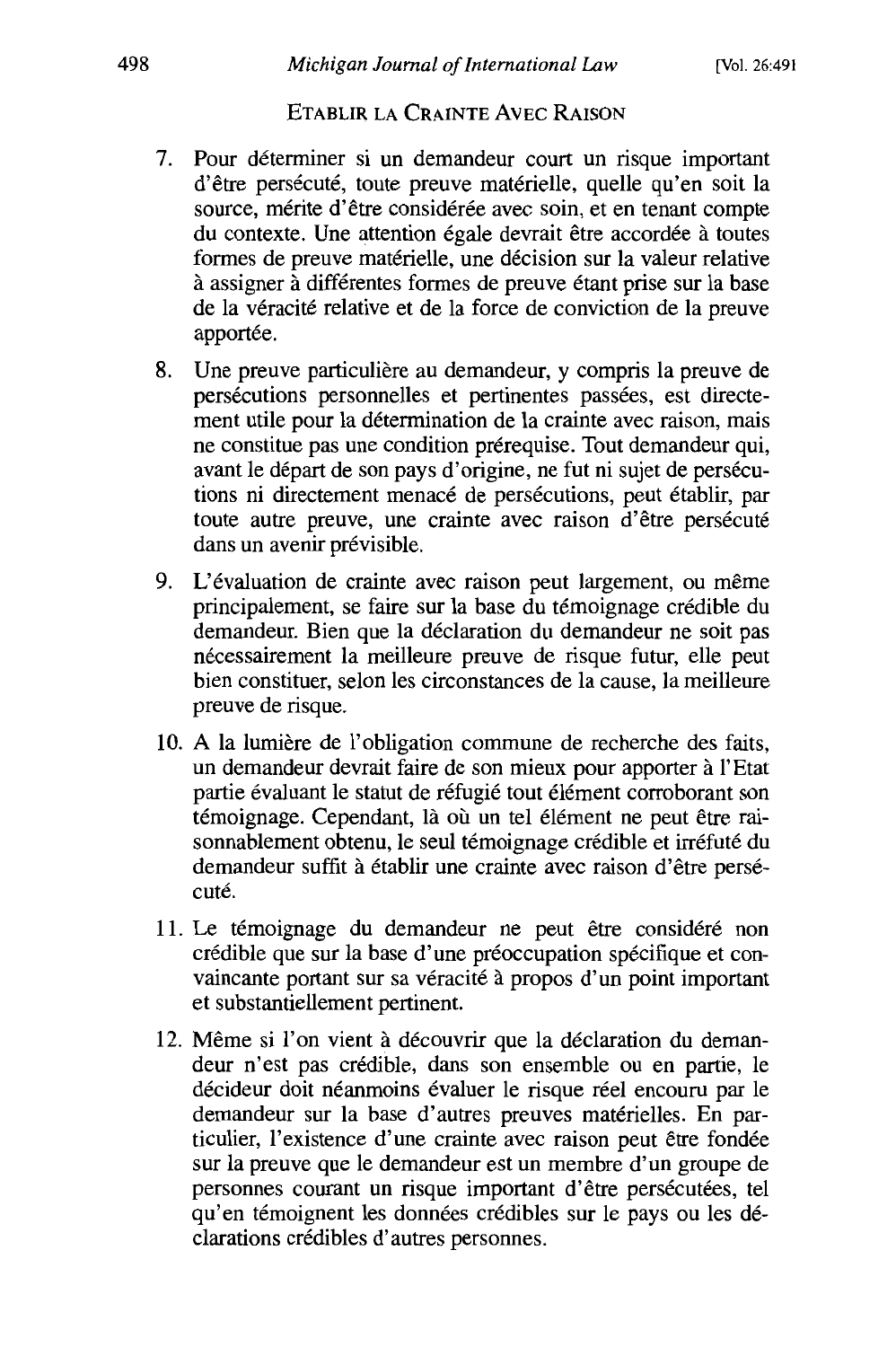#### ESTABLISHING WELL-FOUNDED FEAR

- 7. To determine whether an applicant faces a significant risk of being persecuted, all material evidence from whatever source must be considered with care, and in context. Equivalent attention must be given to all forms of material evidence, with a decision on the relative weight to be assigned to different forms of evidence made on the basis of the relative veracity and cogency of the evidence adduced.
- 8. Evidence unique to the applicant, including evidence of personalized and relevant past persecution, is directly relevant to the determination of well-founded fear, but is not a prerequisite. An applicant who, prior to departure from his or her country of origin, was not subject to persecution, nor directly threatened with persecution, can establish by other evidence a well-founded fear of being persecuted in the foreseeable future.
- 9. The assessment of well-founded fear may be based largely, or even primarily, on the applicant's own credible testimony. While the applicant's testimony is not necessarily the best evidence of forward-looking risk, it may well constitute the best evidence of risk, depending on the circumstances of the case.
- 10. In light of the shared duty of fact-finding, an applicant must make best efforts to provide the state party assessing refugee status with corroboration of his or her testimony. However, where such corroboration cannot reasonably be secured, an applicant's credible and unrefuted testimony standing alone is sufficient to establish a well-founded fear of being persecuted.
- 11. An applicant's testimony may only be deemed not credible on the basis of a specific, cogent concern about its veracity on a significant and substantively relevant point.
- 12. Even where there is a finding that an applicant's testimony is not credible, in whole or in part, the decision-maker must nonetheless assess the actual risk faced by an applicant on the basis of other material evidence. In particular, the existence of a well-founded fear may be grounded in evidence that the applicant is a member of a relevant, at-risk group of persons shown by credible country data or the credible testimony of other persons to face a significant risk of being persecuted.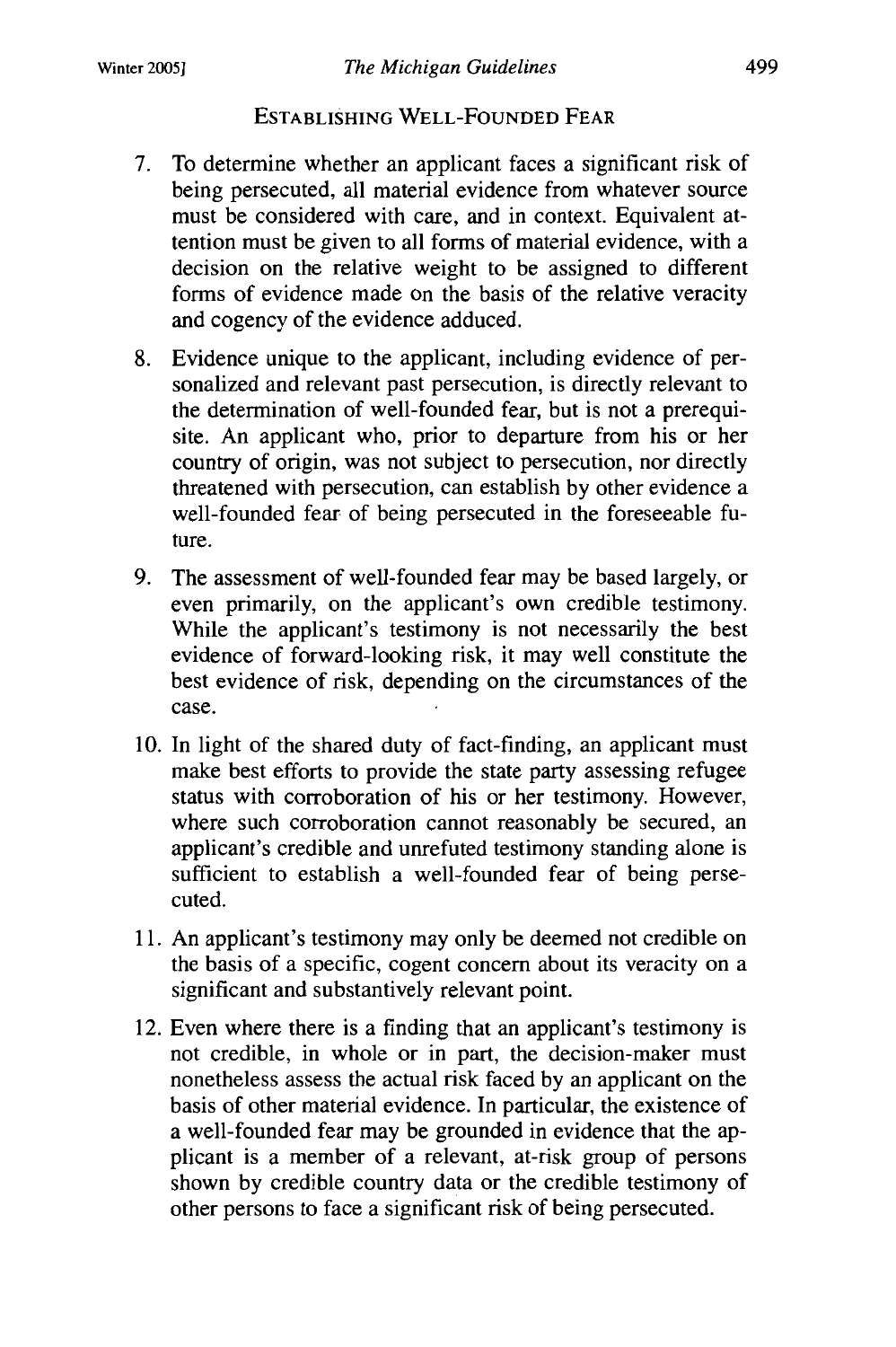#### ETRE PERSÉCUTÉ

- 13. Les circonstances particulieres d'une personne demandant la reconnaissance du statut de refugie ne sont pas simplement pertinentes quant à la question de savoir s'il ou elle peut être considéré comme ayant une crainte avec raison. La détermination portant sur le point de savoir si le risque encouru est adéquatement jugé comme correspondant à un risque d' "être persécuté" exige aussi une considération sérieuse des questions qui peuvent être particulières à l'individu concerné.
- 14. Comme règle générale, la détermination portant sur le point de savoir si un risque donné équivaut à un risque d'"être persécuté" devrait examiner les caractéristiques et circonstances personnelles de chaque demandeur, etant entendu que, par vertu de telles caractéristiques et circonstances, certaines personnes vont souffrir un dommage different resultant d'une menace ou action commune.
- 15. Ainsi, par exemple, les faiblesses psychologiques d'un demandeur spécifique peuvent être telles que le risque de dommages qui ne pourrait pas s'avérer suffisamment grave pour justifier la reconnaissance du statut de refugie a la plupart de personnes, va néanmoins correspondre, pour lui ou pour elle, à la torture, à un traitement inhumain ou dégradant. Là où il en est ainsi, le risque futur de tels dommages psychologiques peut, à juste titre, être considéré comme un risque d' "être persécuté."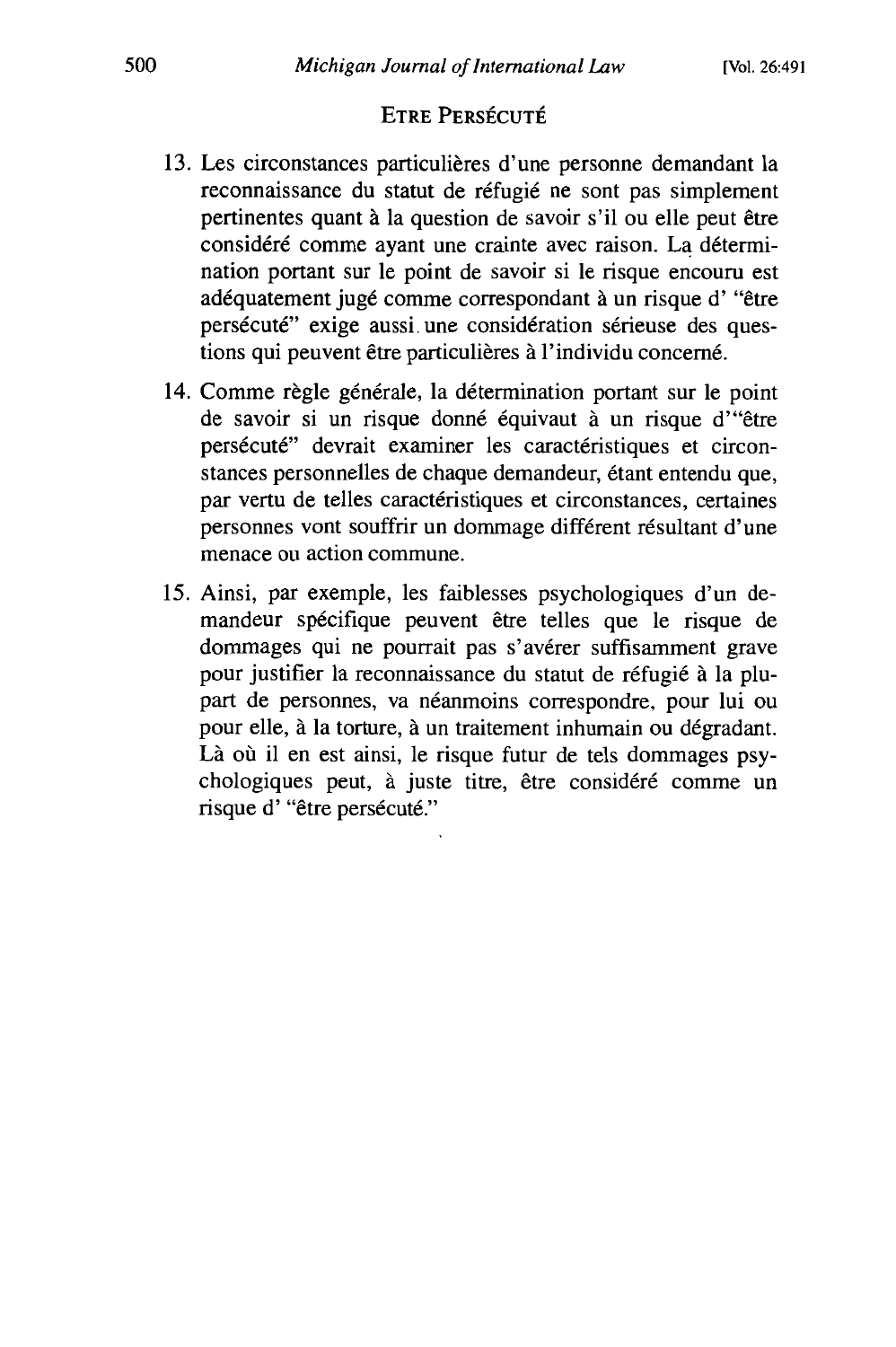#### BEING PERSECUTED

- 13. The particular circumstances of a person seeking recognition of refugee status are not relevant simply to the question of whether he or she can be said to have a well-founded fear. The determination of whether the risk faced is appropriately adjudged to amount to a risk of "being persecuted" also requires careful consideration of matters which may be unique to the individual concerned.
- 14. As a general rule, the determination of whether a given risk amounts to a risk of "being persecuted" must enquire into the personal circumstances and characteristics of each applicant, recognizing that by virtue of such circumstances and characteristics some persons will experience different degrees of harm as the result of a common threat or action.
- 15. Thus, for example, the psychological vulnerabilities of a specific applicant may be such that the risk of harms which would be insufficiently grave to justify recognition of refugee status for most persons will nonetheless amount to torture, cruel, inhuman or degrading treatment for him or her. Where this is so, the forward-looking risk of such psychological harms may appropriately be regarded as a risk of "being persecuted."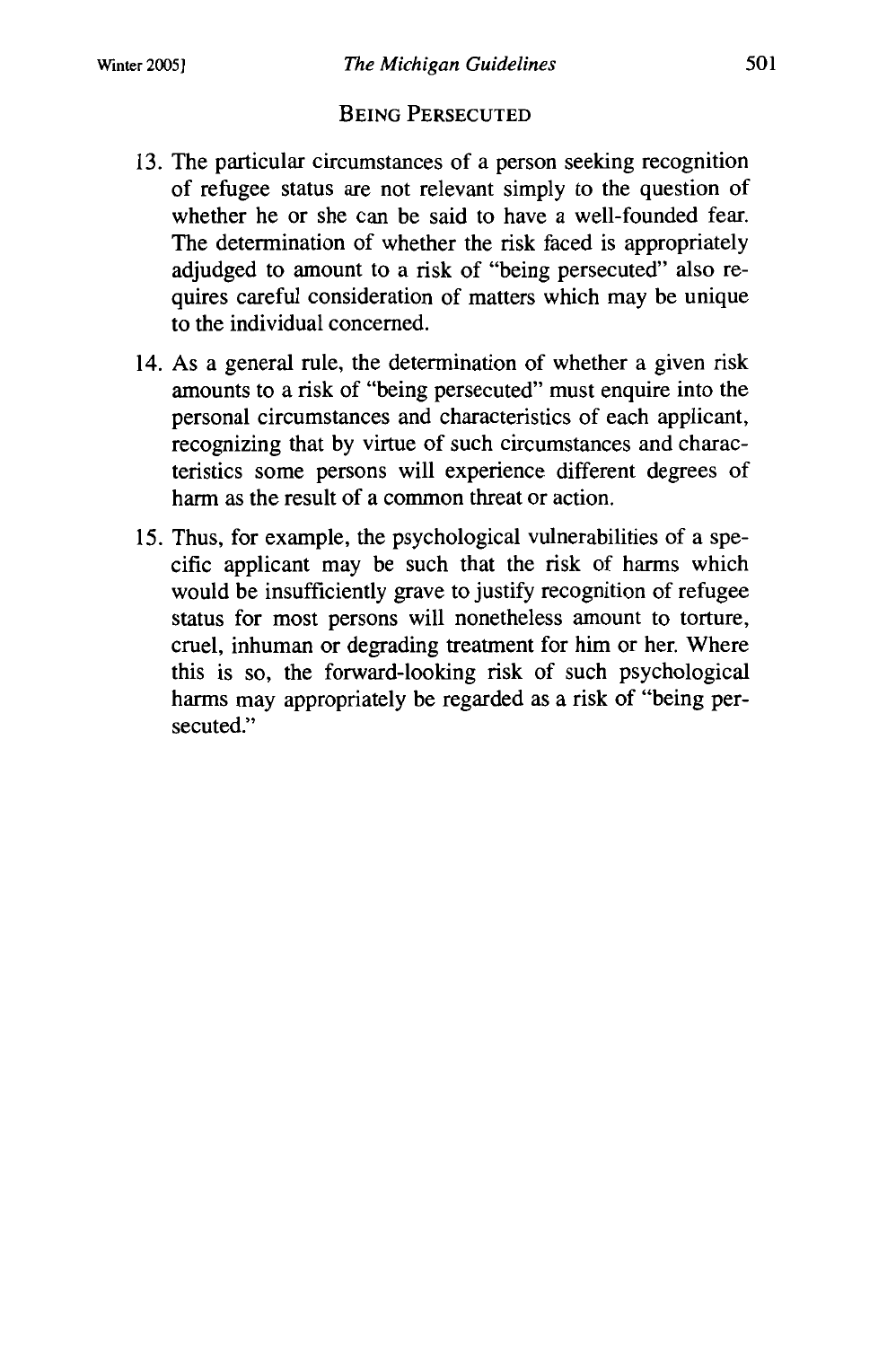Ces recommandations refletent le consensus de tous les participants au troisième colloque sur les défis en droit international des réfugiés, tenu, du 26 au 28 mars 2004, a !'Ecole de droit de l'universite de Michigan, Ann Arbor, Etats-Unis d' Amerique.

| James C. Hathaway<br>Organisateur du colloque<br>University of Michigan | Roger P.G. Haines, Q.C.<br>Président du colloque<br>University of Auckland | Michelle Foster<br>Rapporteur du colloque<br>Candidat au doctorat en droit<br>University of Michigan |
|-------------------------------------------------------------------------|----------------------------------------------------------------------------|------------------------------------------------------------------------------------------------------|
| Jenny Bedlington                                                        | Ryan Goodman                                                               | Kay Hailbronner                                                                                      |
| JennGen Consulting                                                      | Harvard University                                                         | University of Konstanz                                                                               |
| Stephen Legomsky                                                        | Penelope Mathew                                                            | Gregor Noll                                                                                          |
| Washington University                                                   | <b>Australian National University</b>                                      | Lund University                                                                                      |

Lisa Bagley Etudiant de droit University of Michigan

Carsten Hoppe Etudiant de droit University of Michigan

Niketa Kulkarni Etudiant de droit University of Michigan

Azadeh Shahshahani Etudiant de droit University of Michigan

Umbreen Bhatti Etudiant de droit University of Michigan

Catherine Phuong University of Newcastle

Wonda Joseph Etudiant de droit University of Michigan

Louise Moor Etudiant de droit University of Michigan

Larissa Wakim Etudiant de droit University of Michigan

Bill Hicks Etudiant de droit University of Michigan

Wondwossen Kassa Etudiant de droit University of Michigan

Matt Pryor Etudiant de droit University of Michigan

Dawson Williams Etudiant de droit University of Michigan

Les délibérations du colloque ont bénéficié des conseils de M. Christoph Bierwirth Administrateur principal charge de liaison Haut Commissariat des Nations Unies pour les réfugiés, Genève

> La traduction française du texte a été assurée par Dr. Jacques Mangala Grand Valley State University, Michigan